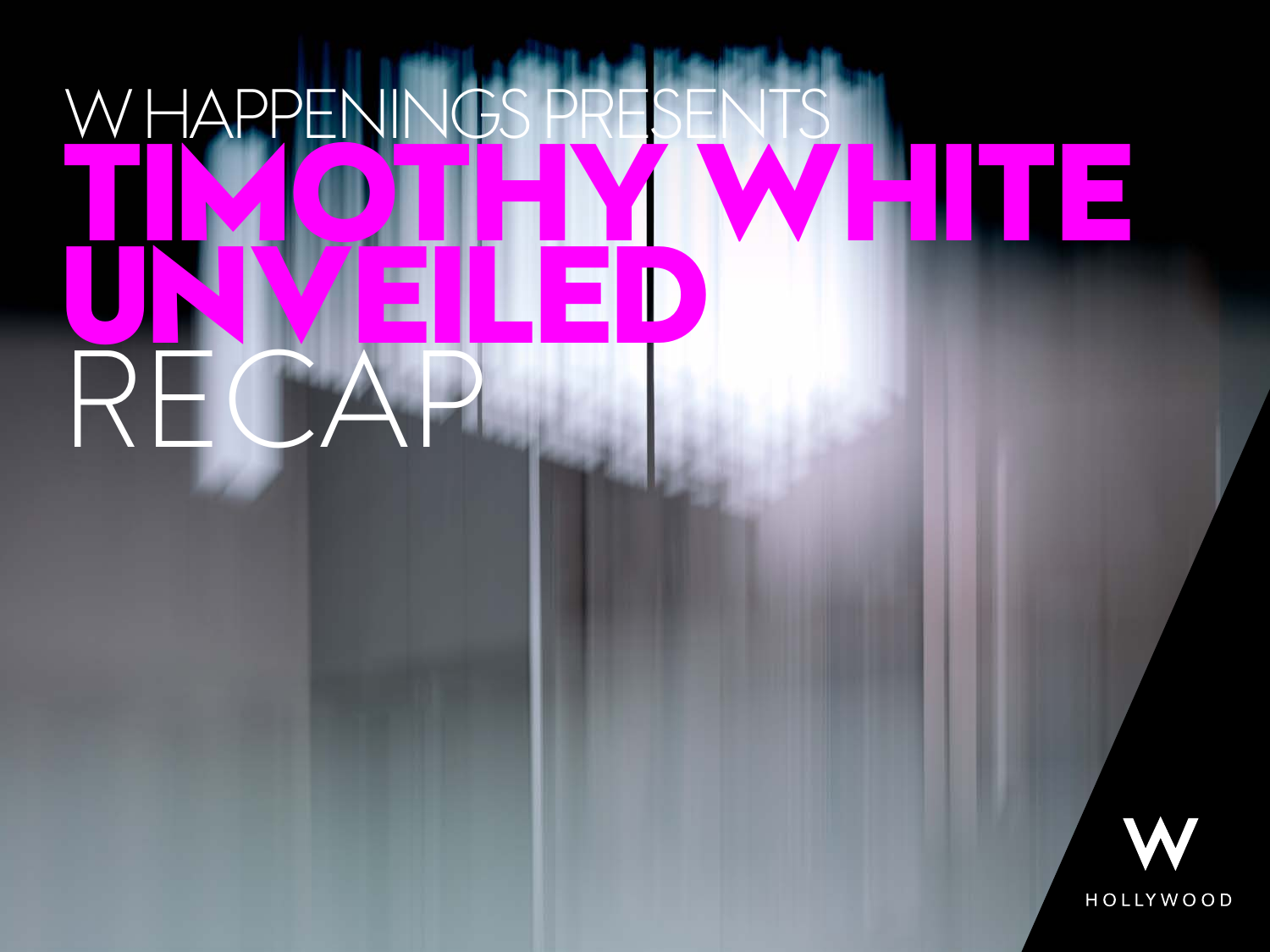## THE **ARTIST**



#### **TIMOTHY WHITE**

Timothy White is one of the most sought-after celebrity photographers in the country. For over 20 years, he has captured the intimate, playful sides of legendary actors as well as the innocence of up and comers.

Named on of the Most Important People in Photography by American Photo, White is the recipient of several photography and film awards, including the International Photographer of the Year.

Timothy White's published works include: TIMOTHY WHITE (foreword by Harrison Ford), INDIAN LARRY (foreword by Matthew Barney, Paul Cox, Billy Lane), HOLLYWOOD PINUPS (foreword by Susan Sarandon, Christian Louboutin, Chris Napolitano), MATCH PRINTS (collaboration with legendary rock photographer Jim Marshall, foreword by Anthony DeCurtis).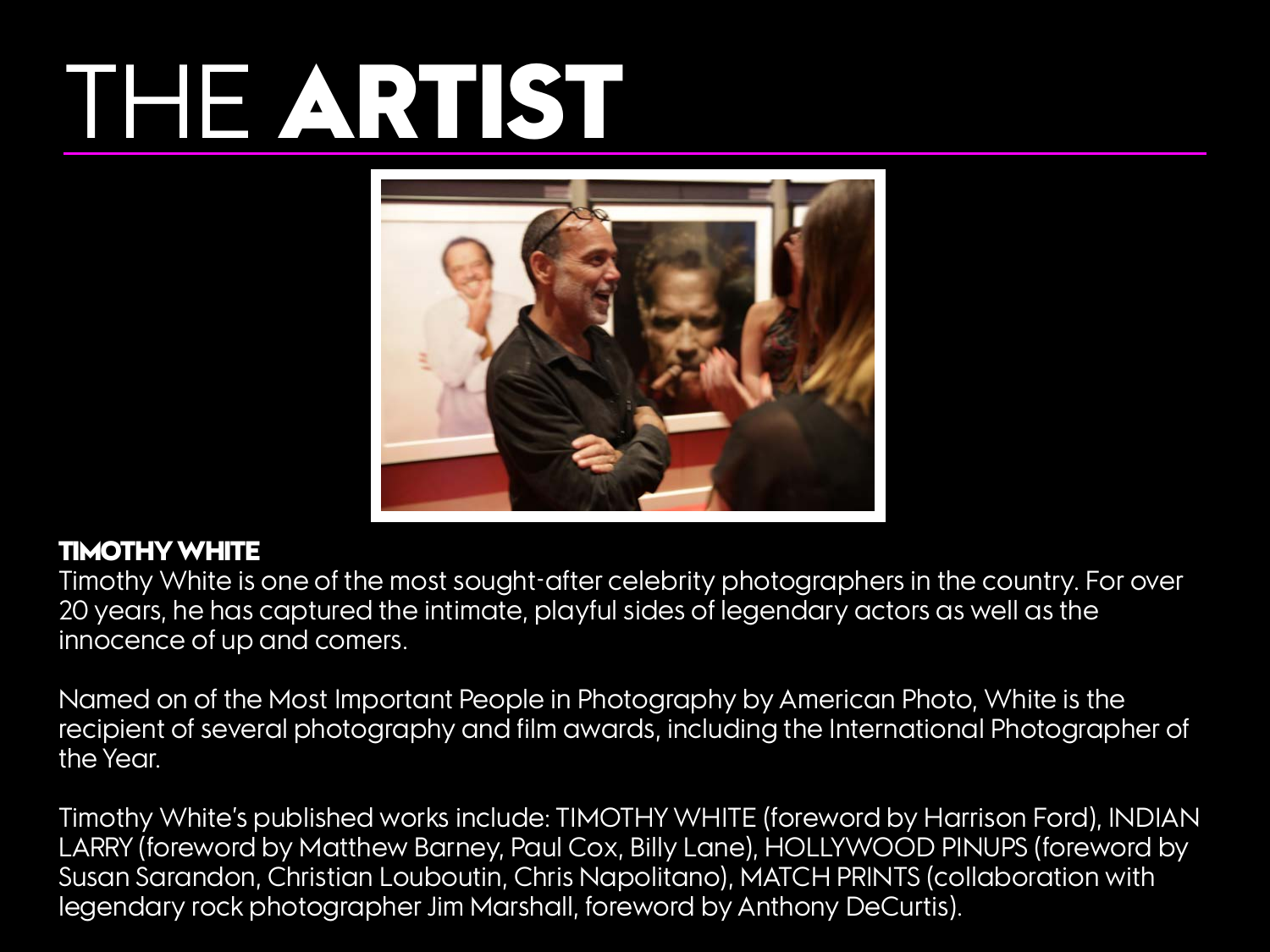### THE **EVENT**



#### **THE LAUNCH**

Unveiling of the new gallery curated by Timothy White for W Hollywood on the 2nd floor foyer space. Capturing the essence of W Hollywood's design narrative, White's works mix the glamour of old Hollywood stars with the celebrities of today.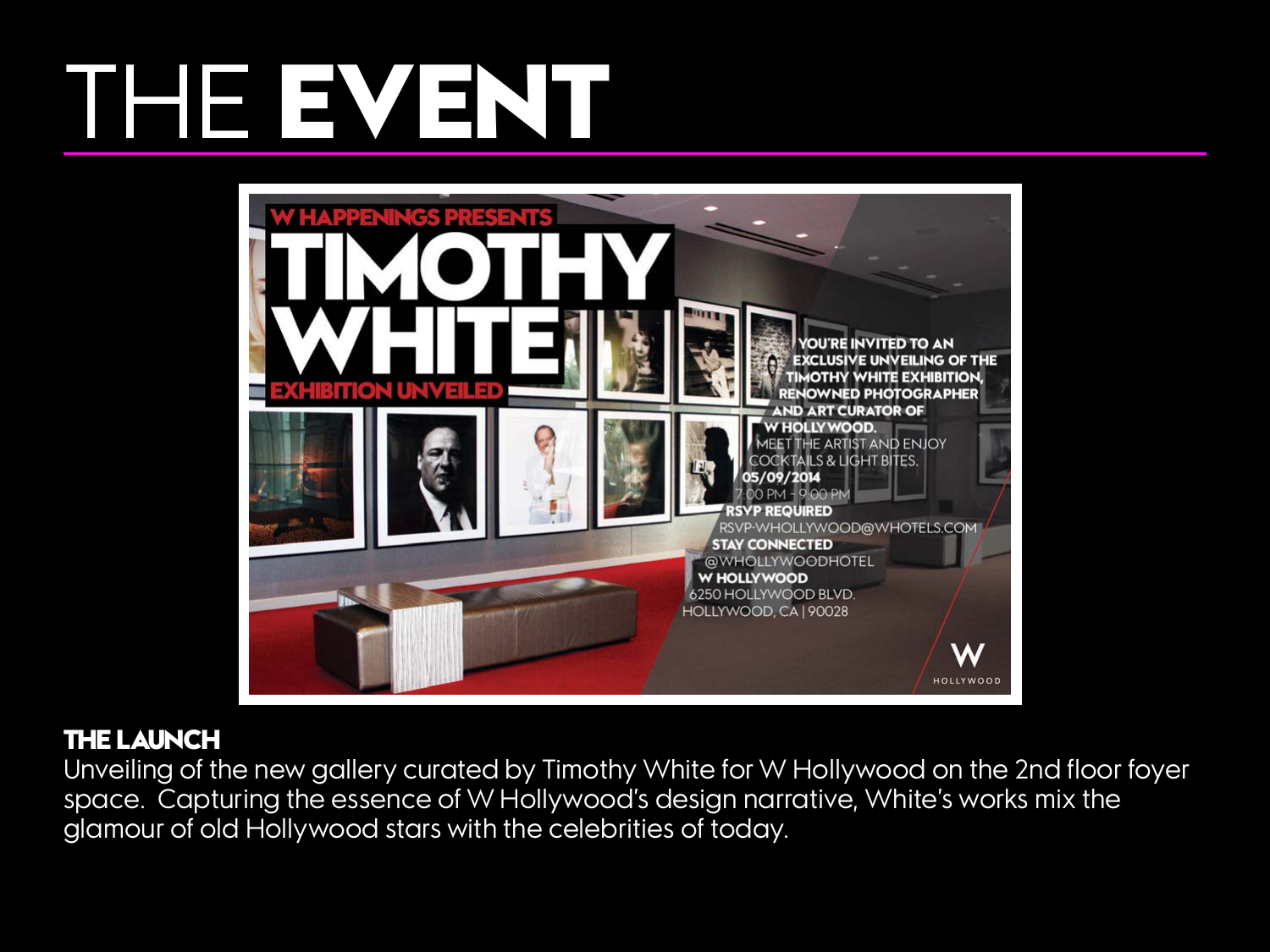# THE **GUESTS**



### **TOTAL GUESTS** 120 power players & industry executives

#### **NOTABLE GUESTS**

20 PowerPlay Realtors Universal Music Chelsea Handler Show Execs NYX Cosmetics Sony Music E! Julian Lennon Photography Mandt Brothers Productions Jeffrey Jampol Kelly Cha (Chinese Celeb)